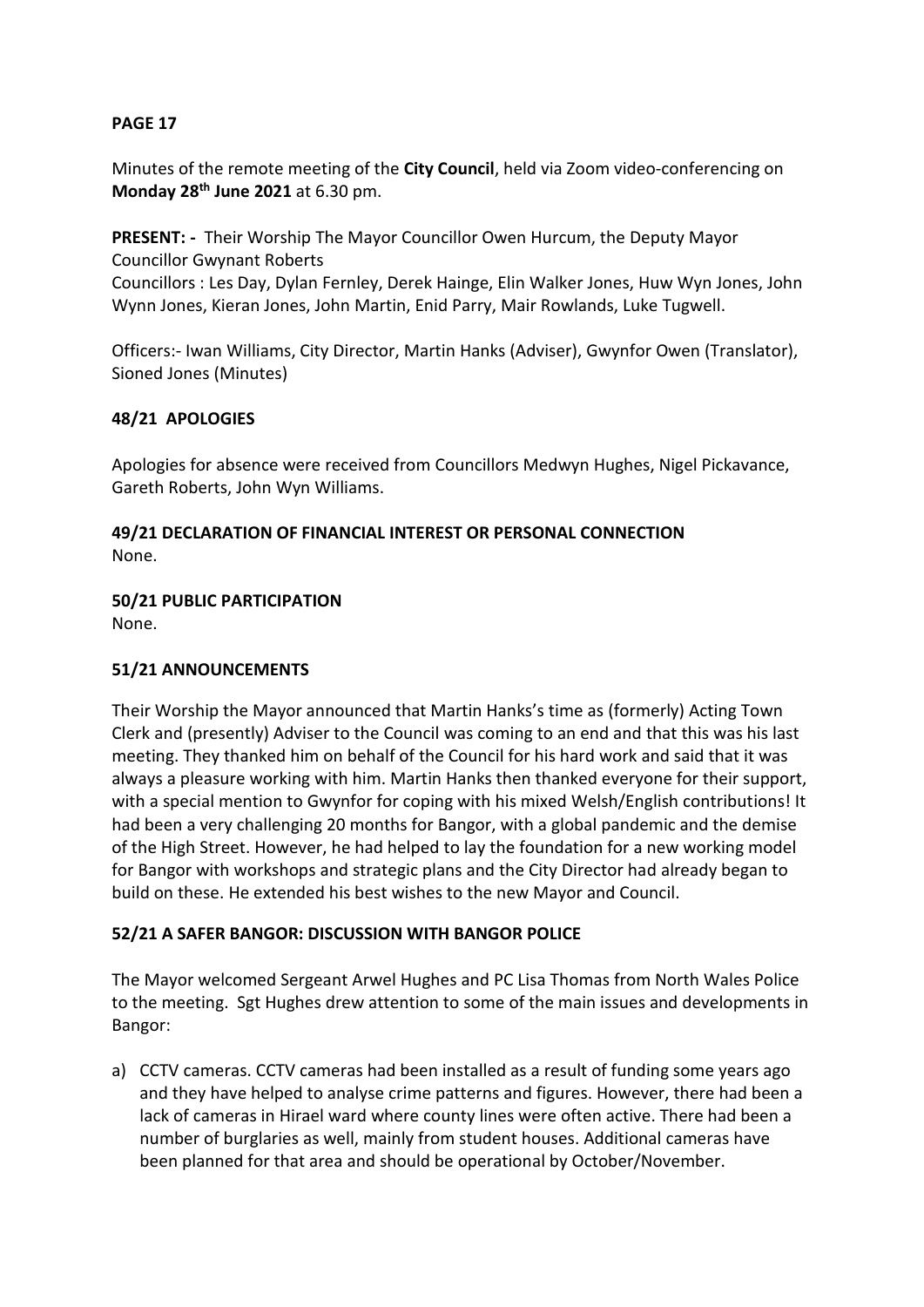Members mentioned other locations where they felt that cameras would be beneficial, namely Upper Garth Road and the road leading down to M&S. Another camera would be useful too, by the Pier entrance, especially before Freshers Week. Mobile cameras would be useful in these locations, however, the disadvantage is that often the pictures are not clear enough to be used as evidence.

b) Members drew attention to complaints and anti-social behaviour in various parts of Bangor, mainly noise issues. Sgt Hughes replied that these were ongoing investigations and that they were trying to ensure that pub landlords were adhering to obligations and licensing conditions.

As members were receiving complaints from residents in their wards, they were anxious to know whom to contact. Sgt Hughes agreed to share contacts at the end of the meeting.

- c) Links with the University. An additional CCTV camera and a new officer are being provided for the university. The police liaise regularly with Bangor University and there were plans to hold sessions on safety with the students and improve lighting on footpaths etc.
- d) Traffic concerns, in particular the back roads between Glasinfryn and Llandygai; and outside the Maesgeirchen area. This concerned cars and motorcycles. Members were concerned that speed cameras were not being monitored. Sgt Hughes responded by saying that there are no resources to monitor cameras. He said that giving information about registration numbers and known individuals might help, however some members were reluctant to do this for fear of repercussions.

Their Worship the Mayor thanked the police officers for their attendance and detailed presentation and said that the Council looked forward to further collaboration in future.

# **53/21 MINUTES**

a) Assets, Resources and Projects Committee - 17 May 2021 The minutes were approved as a correct record.

b) Planning Committee – 17 May 2021 The minutes were approved as a correct record.

c) Planning Committee – 7 June 2021 The minutes were approved as a correct record.

d) Governance, Staffing and Finance Committee – 14 June 2021 The minutes were approved as a correct record.

#### **54/21 CONFIRMATION OF COMMITTEE AND SUB-COMMITTEE MEMBERS**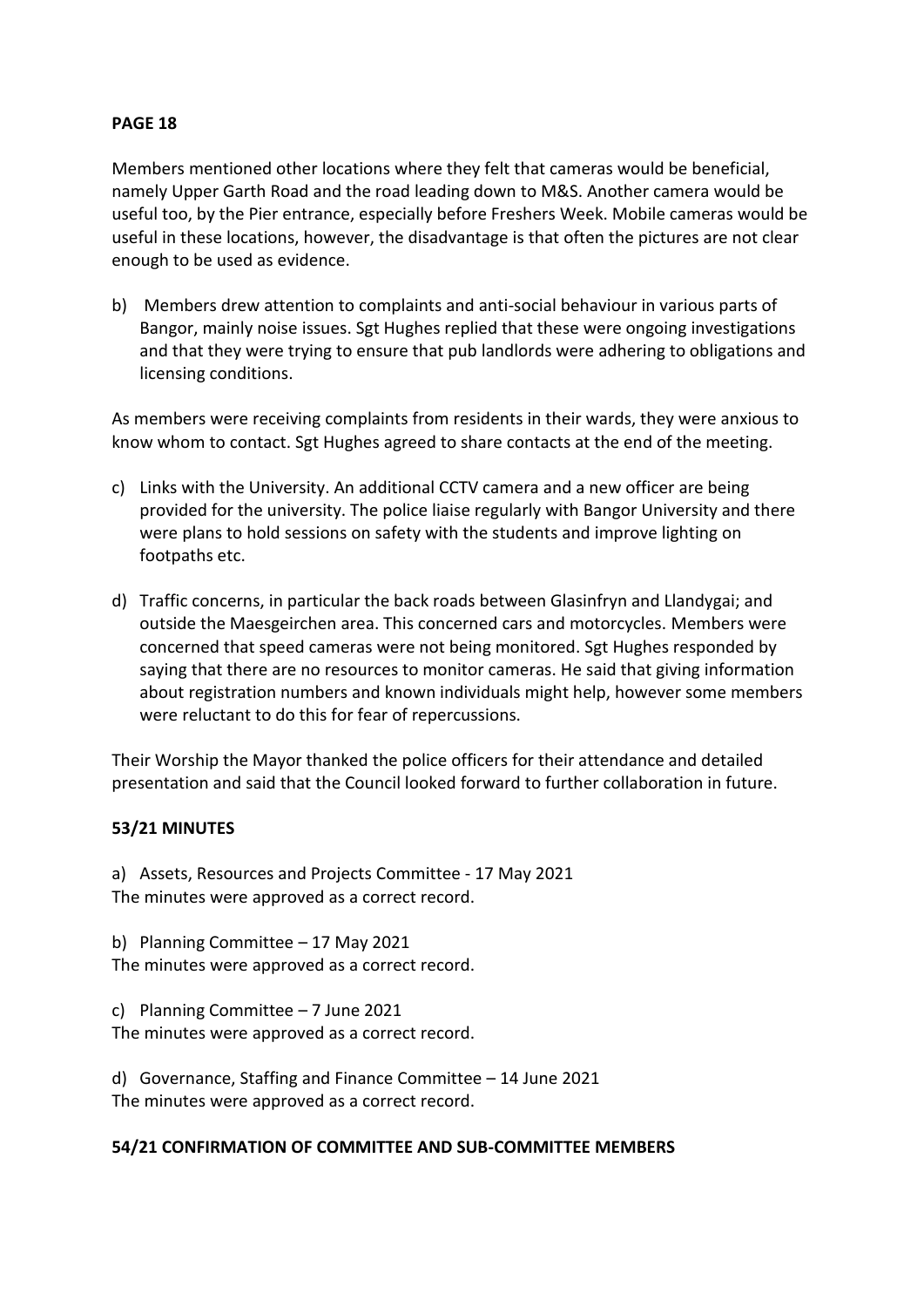Assets, Resources and Projects: Councillors: Mair Rowlands, Medwyn Hughes, Enid Parry, John Wyn Williams, Huw Wyn Jones, Elin Walker Jones, Luke Tugwell, Nigel Pickavance, Derek Hainge. Also Their Worship The Mayor Cllr Owen Hurcum (non-voting position)

Governance, Staffing and Finance: Councillors: George Turner, Gareth Roberts, Kieran Jones, Les Day, John Wynn Jones, Dylan Fernley, John Martin, Ifan James, The Deputy Mayor Gwynant Roberts. Also Their Worship The Mayor Cllr Owen Hurcum (non-voting position)

Planning: Every member of the Council are committee members. The committee to discuss strategic applications only, and therefore meets on an ad hoc basis.

Membership of the Covid-19 Support and Nantporth sub-committees were approved, as discussed.

Covid-19 Support: Their Worship The Mayor Cllr Owen Hurcum. Councillors: The Deputy Mayor Gwynant Roberts, Les Day, John Wyn Williams, Luke Tugwell, Ifan James

Nantporth: The Deputy Mayor Cllr Gwynant Roberts, Their Worship The Mayor Cllr Owen Hurcum. Councillors: John Wyn Williams, Medwyn Hughes, Huw Wyn Jones, Dylan Fernley

### **55/21 CONFIRMATION OF COMMITTEE AND SUB-COMMITTEE CHAIRS**

Approved as discussed. Cllr Mair Rowlands confirmed as Chair of the Assets, Resources and Projects Committee, and Cllr George Turner confirmed as Chair of the Governance, Staffing and Finance Committee. Their Worship The Mayor Cllr Owen Hurcum confirmed as Chair of the Covid-19 Support Committee, and The Deputy Mayor Cllr Gwynant Roberts confirmed as Chair of the Nantporth sub-committee.

#### **56/21 CONFIRMATION OF COMMITTEE AND SUB-COMMITTEE DEPUTY CHAIRS**

Approved as discussed. Cllr Medwyn Hughes confirmed as Deputy Chair of the Assets, Resources and Projects Committee, and Cllr Gareth Roberts confirmed as Deputy Chair of the Governance, Staffing and Finance Committee. The Deputy Mayor Cllr Gwynant Roberts confirmed as Deputy Chair of the Covid-19 Support Committee, and Their Worship The Mayor Cllr Owen Hurcum confirmed as Deputy Chair of the Nantporth sub-committee.

#### **57/21 COMMITTEES' TERMS OF REFERENCE**

Having listened to members' comments, a small group had looked at these and the final versions had now been circulated. It was proposed that the Council's standing orders (No 12) be amended to reflect the changes. It was felt that the terms of reference now provided a clear focus, remit and purpose for the Council and the two main committees. IT WAS RESOLVED to amend the standing orders to reflect changes.

The former Acting Town Clerk and current Adviser was thanked for his hard work and valuable advice in helping to prepare these.

#### **58/21 APPOINTMENT OF REPRESENTATIVES ON OUTSIDE BODIES**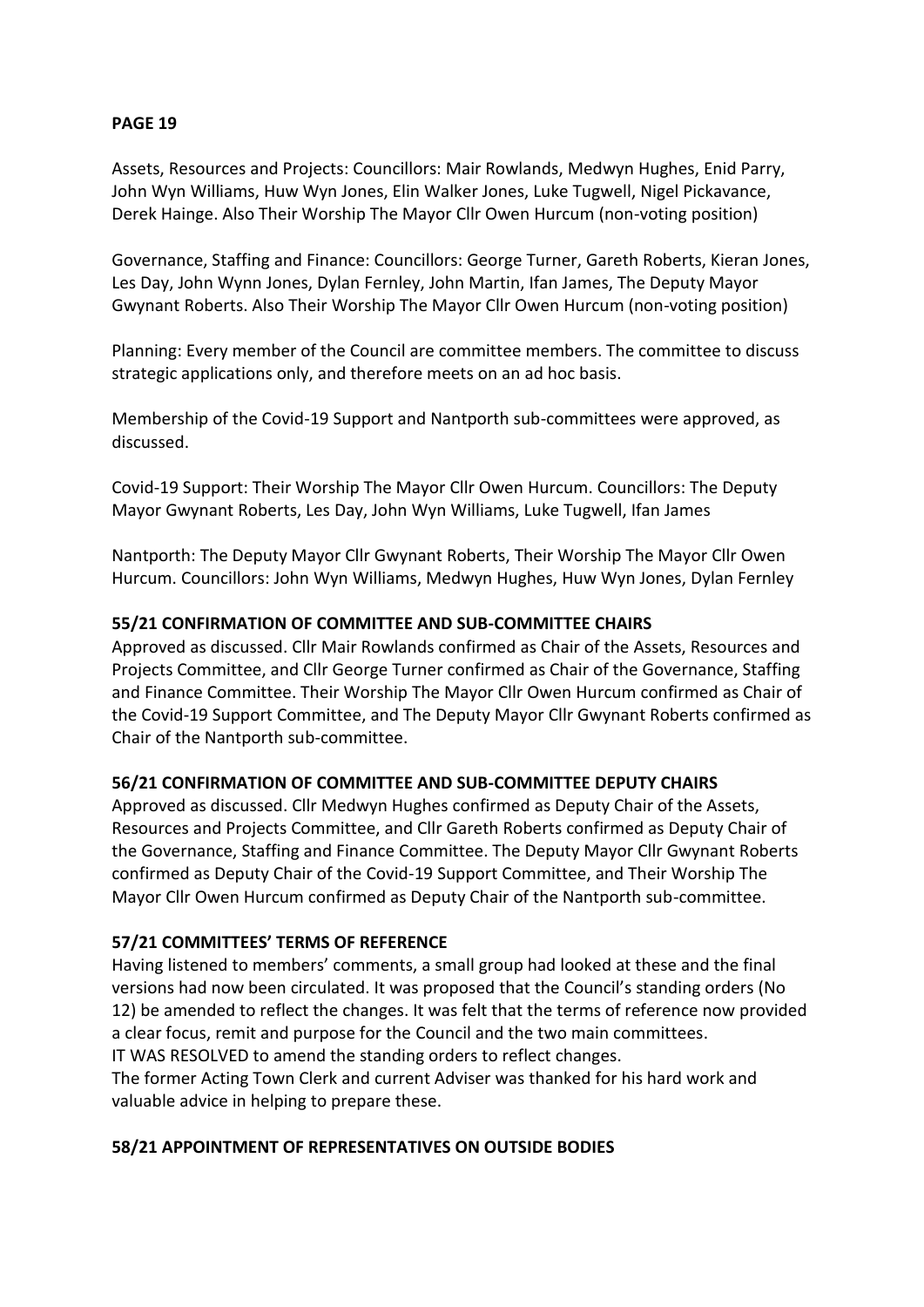The list of Council representatives had been circulated prior to the meeting.

It was proposed that the City Director should join the Bangor University Liaison Group and he accepted.

Cllr Rowlands said that she had been unable to attend meetings of the Coleg Menai Board and would therefore be happy for another member to join this group. As no-one came forward, Cllr Rowlands agreed to stay on it.

With the resignation of former Cllr Colin King, there was one vacancy on the Bangor Community Group. However, members were unsure whether this group was still in existence:

- North Wales Town Councils Association Cllr Derek Hainge; Cllr John Martin
- Citizens Advice Cllr Elin Walker Jones
- Garth Community Centre Cllr Les Day; Cllr Huw Wyn Jones
- Bangor University Community Liaison Group Cllr Les Day; Their Worship The Mayor Cllr Owen Hurcum; City Director
- Bangor Community Group VACANT
- Nantporth Community Interest Company The Deputy Mayor Cllr Gwynant Roberts
- Maesgeirchen Partnership Cllr Nigel Pickavance
- Coleg Menai College Cllr Mair Rowlands
- Bangor Strategic Partnership Their Worship The Mayor Cllr Owen Hurcum; The Deputy Mayor Cllr Gwynant Roberts; Cllr Mair Rowlands
- Menai Strait Fishery Order Management Association Cllr Gareth Roberts

# **59/21 ASSET REGISTER REVIEW**

The review had already been circulated to members.

(i) The City Director had made two recommendations as a consequence of the report:

That the Council agrees to the sale of Penrhyn Arms Woods, and Dargie Fields.

A question was raised about the conditions for selling these assets, one member suggested that the Council should find out first whether there are restrictions or covenants on these lands. One member believed that this should be checked first. However, other members believed that Penrhyn Arms Woods was too much of a liability not to dispose of it immediately.

Following a vote, 9 members were in favour of selling both sites, Cllr Hainge voted against the proposal, and Cllr Parry abstained.

(ii) The issue of Ash Dieback on trees in Menai Woods was discussed further and it was said that this was an urgent issue.

This could be very expensive indeed. One member knew of an ash dieback officer working for Anglesey County Council and believed that there was funding available to tackle this – the member would make enquiries.

(iii) It was proposed that the structural inspection work on the Pier be delayed until next year.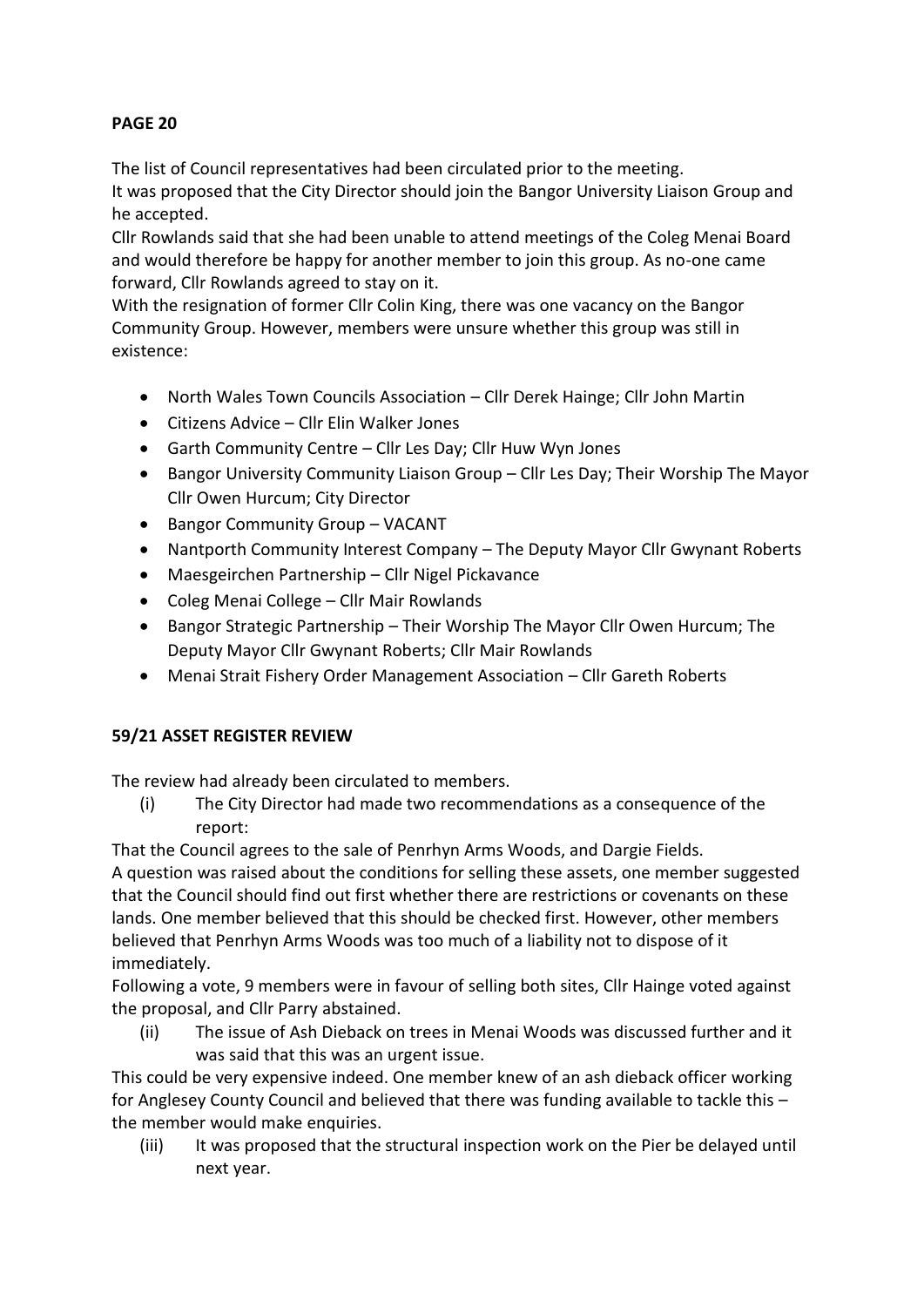All were in favour.

# **60/21 DRAFT FINAL ACCOUNTS FOR THE YEAR ENDED 31 MARCH 2021**

To approve recommendations from the Governance, Staffing and Finance Committee in respect of:

- a. Statement of Accounts
- b. Figures for the Annual Return 2020/21
- c. Statement of Assurance 2020/21
- d. Internal Audit Report 2020/21

These were all approved.

# **61/21 CITY DIRECTOR'S UPDATE**

(i) The City Director reported that the agreement for grass cutting with Gwynedd Council was nearly in place. £10,000 had been allocated for the work and agreed by the former Finance Committee in March 2021. Members drew attention to the fact that there are a lot of weeds growing on paths and pavements. Although this is not part of the grass cutting contract, this needs to be discussed with Gwynedd Council forthwith.

(ii) No formal applications for an election for the vacancy on Dewi Ward had been made; the next step was to advertise for a co-opted member.

IT WAS RESOLVED to advertise the vacancy the following day ( $29<sup>th</sup>$  June) with a closing date of  $16<sup>th</sup>$  July.

(iii) The City Director had circulated the letter from the Planning Inspectorate re the Pen y Ffridd development. The only option left now is to go to the High Court.

IT WAS RESOLVED to hold an extra meeting of the Assets, Resources and Projects Committee on 26 July.

(iv) The City Director reported that he had attended a meeting with Bangor University and Gwynedd Council to discuss the Welsh Government's "Place-Making" Grant Scheme. There was an invitation to bid for money to be spent this financial year, with ideas for improving external infrastructure in the city centre. The City Director said that preparing this bid was now a priority. A Friendship Bench was already in place in Ashley Fields and it had received a lot of positive attention, with its reference to the Beatles' visit in 1967. Another one was soon to be installed at the bottom of Penchwintan Rd, and local craftspeople and artists had been working on both benches.

(v)The Sakura trees are growing but some have been vandalised, one had been snapped in half at the top of Penchwintan Rd. This was very disappointing and indeed dealing with this issue had not been budgeted for.

(vi)The City Council is now on Facebook and Twitter, with posts being made bilingually. Of the two, Facebook is the more popular. Although there are some detractors, the response has been very positive in the main and this is a good way of communicating what the Council is doing.

# **62/21 INVOICES FOR PAYMENT**